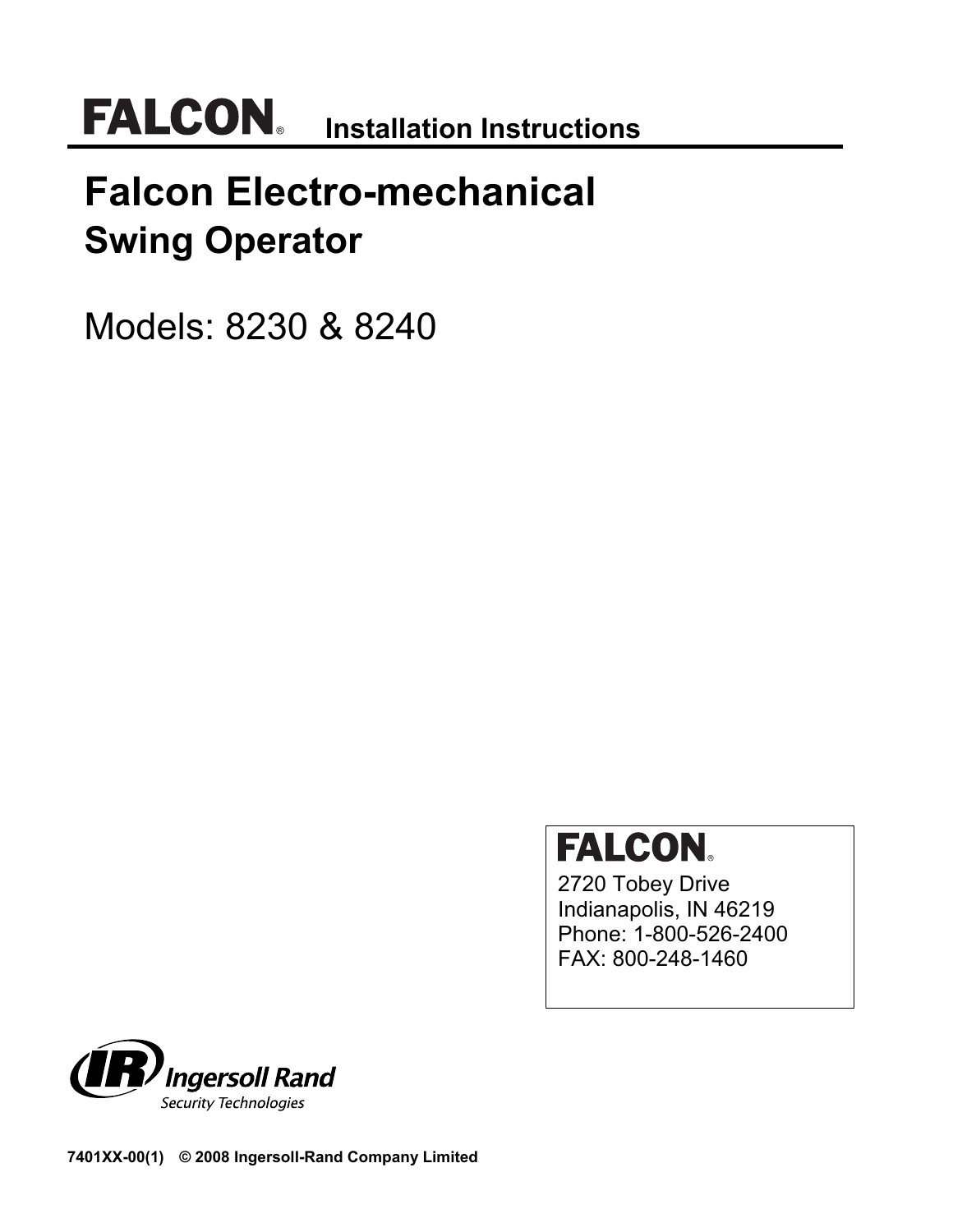## **CONTENTS**

| General                                        | 2           |
|------------------------------------------------|-------------|
| <b>Replacement Parts and System Components</b> | $\mathbf 2$ |
| 1. Pre-Installation Site and Product Check     | 4           |
| 2. Operator Installation                       | 5           |
| 3. Wiring                                      | 9           |
| 4. Arm and Cover Installation                  | 10          |
| <b>5. Operational Check</b>                    | 12          |
| <b>6. Operator Adjustment</b>                  | 15          |
| 7. Release for Service                         | 17          |
| 8. Falcon Software                             | 18          |

### **GENERAL**

The Falcon Operator is a low energy automatic electromechanical swinging door operator for use on hinged, center pivoted and offset pivoted doors. When activated, the Falcon drives the door to full open position, then electrical power is turned off and the door is closed by spring force. The activating circuit opens the door from any position in the closing swing. During a power failure, the Falcon Operator acts as a manual door closer (Size 3). Door opening and closing cycles, including opening speed, back check speed, hold open time delay, closing speed, latch position, and backcheck position are adjustable.

#### A WARNING

Always disconnect main power to the operator prior to servicing or cleaning.

#### **A** CAUTION

This operator is for indoor use only.

#### **A** CAUTION

Do not mount any accessories directly to the operator.

## **REPLACEMENT PARTS & SYSTEM COMPONENTS**

| Part        | 26" Header  |
|-------------|-------------|
| Control Box | 8230-3462SC |
|             | 8240-3462SC |
| Gear Box    | 8230-3454S  |
|             | 8240-3554S  |

| Part         | Pull       | <b>Standard Push</b> | Finish |
|--------------|------------|----------------------|--------|
| Arm Assembly | 8230-3077T | 8240-3077            | US28   |



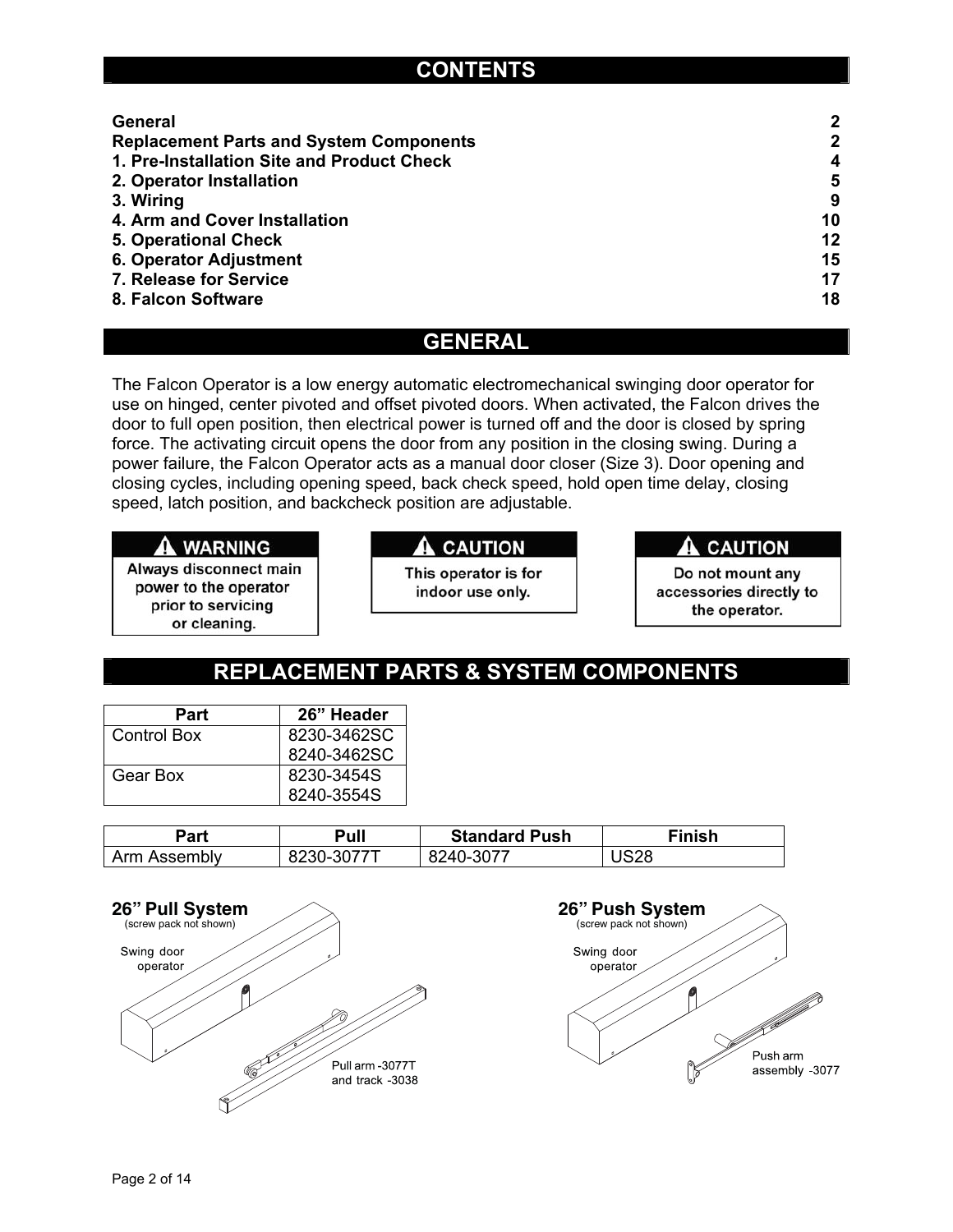## **1. PRE-INSTALLATION SITE & PRODUCT CHECK**

- 1.1 Check that the Product Model is correct for the required application.
- 1.2 Check that all parts listed on the Bill of Material are in the shipping container.
- 1.3 Check the architectural drawings and final approved shop drawings for the position of frame and structural openings.
- 1.4 Check header and frame dimensions and required clearances.

## **Full Length Pull System**



2" frame face minimum 2" top rail in door minimum

#### **Clearances for 26" Pull System and Clearances for 26" Push System, Full Length Push System, and Double Push System**



2" frame face minimum 2" top rail in door minimum 5-1/4" top rail in door minimum (flush mount)

- 1.5 Check Door Width: 26" minimum for 26" Push Operator 30" minimum for 26" Pull Operator
- 1.6 Check that Door Weight is 200 lbs. or less. For heavier door, consult factory.
- 1.7 Check that a 115 volt, single phase, 60 Hz, fused 15 amp, 3-wire power supply is available at the side jamb with approximately 12" of wire available to connect to the Operator. UL approved flexible conduit is recommended for the 115 volt power line.

The 115 volt power supply must be a dedicated circuit from the main circuit breaker panel and must **NOT** be connected into any building lighting system that operates florescent lights.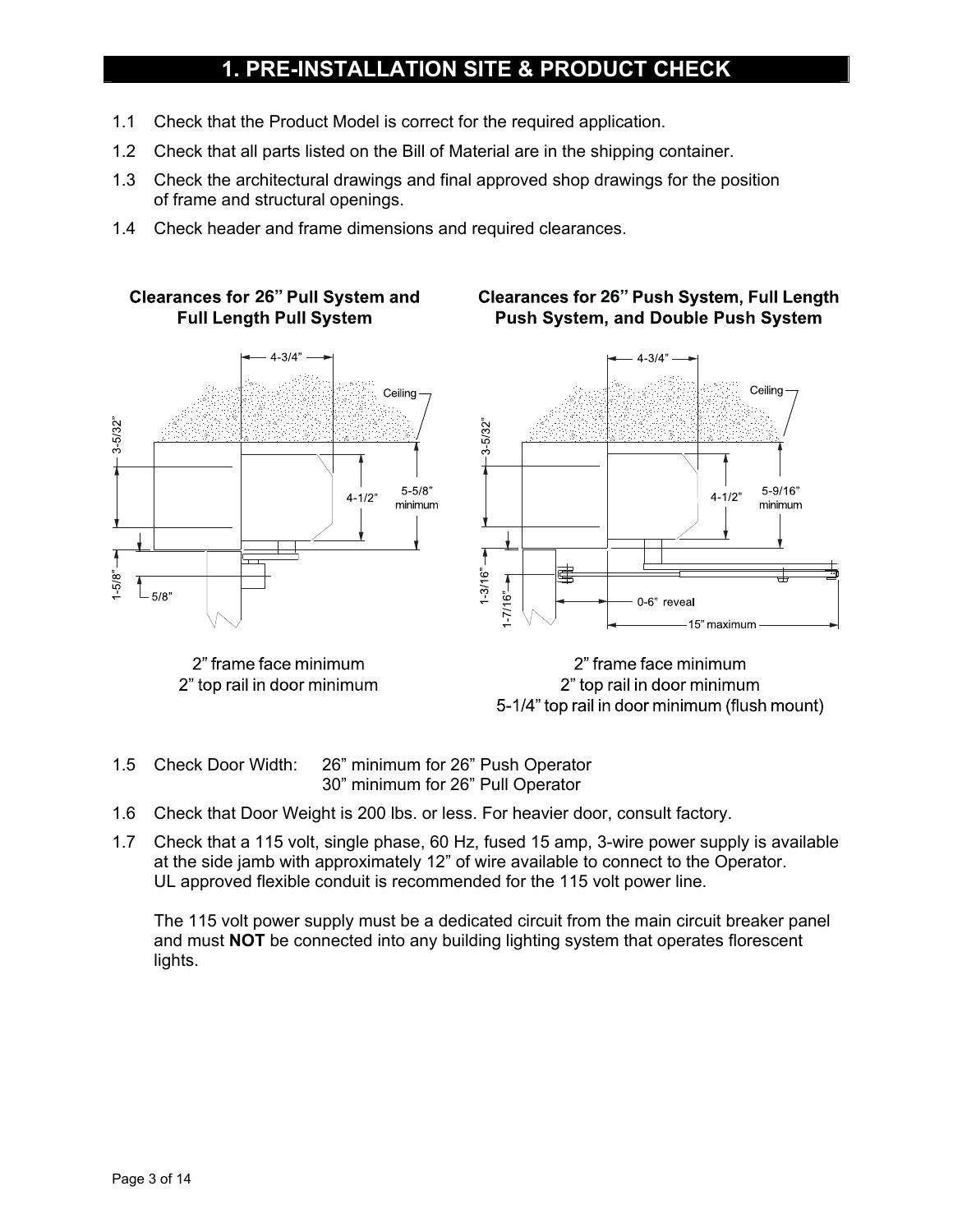2.1 Remove Control Box from Operator Mounting Bracket, then remove Motor/Gearbox from Bracket:



2.3 Install Operator Mounting Bracket on Header/Frame.

- 2.4 Install Motor/Gearbox on Operator Mounting Bracket. Then install Control Box on Bracket.
- 2.5 Proceed to Chapter 3: Wiring (*Page 6*).

| <b>A</b><br><b>CAUTION</b>                                      |
|-----------------------------------------------------------------|
| When mounting to an aluminum<br>frame, the use of rivet nuts is |
| strongly recommended.                                           |



#### **26" Pull System Header/Frame and Door Preparation**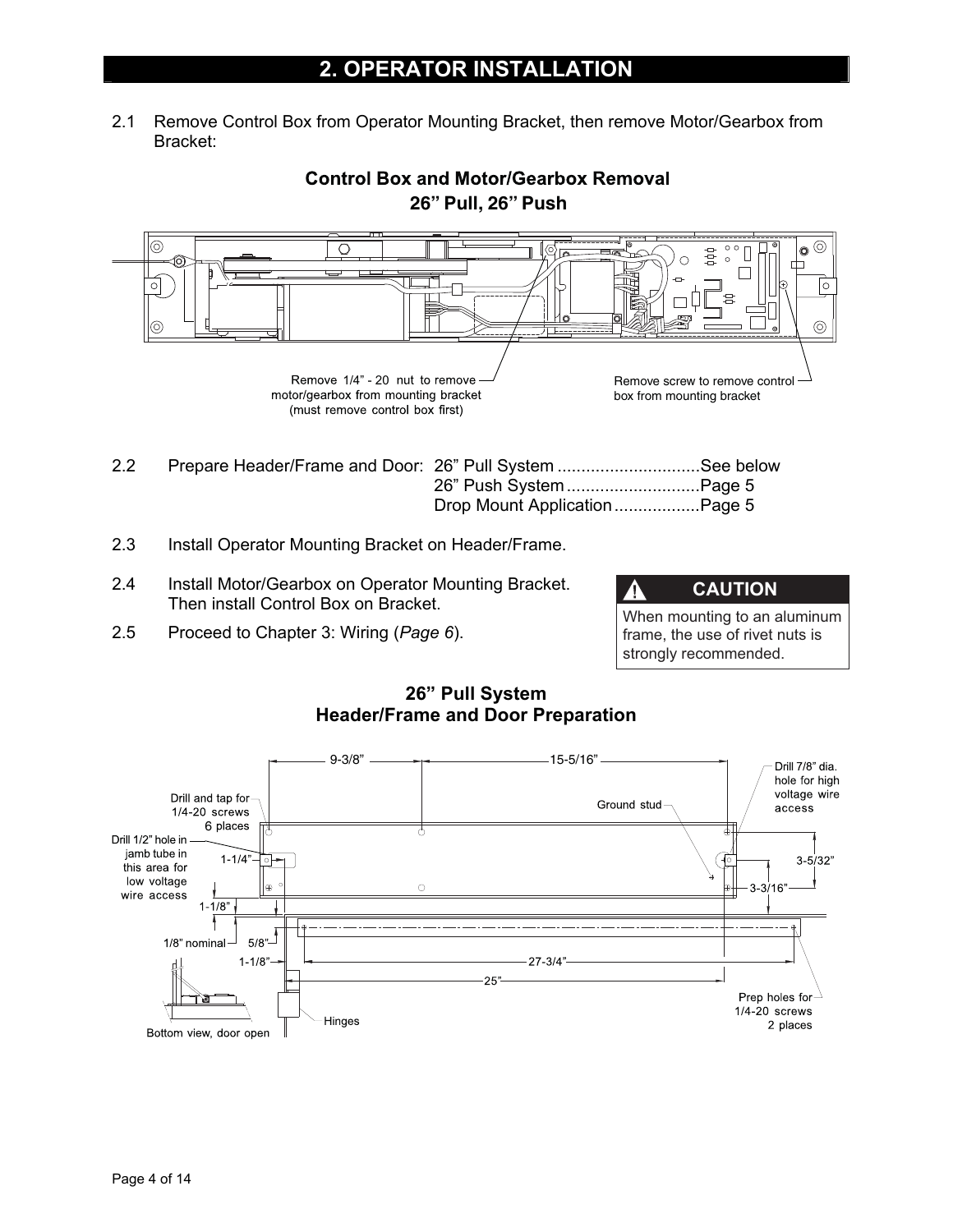## **2. OPERATOR INSTALLATION (CNTD)**



**26" Push System Header/Frame and Door Preparation** 

**Drop Mount Application (26" Push System Only) Header/Frame and Door Preparation** 

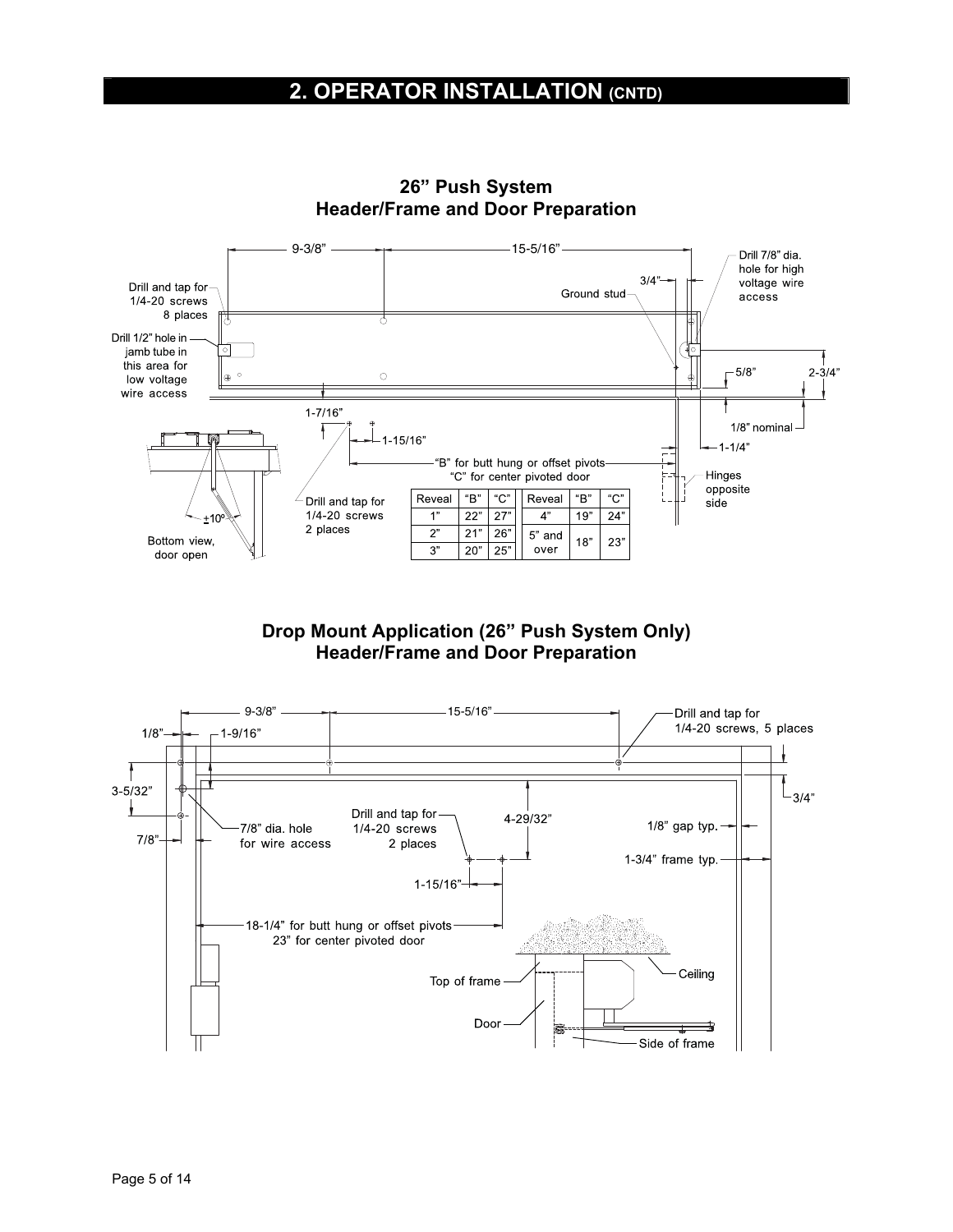## **3. WIRING**

#### **CAUTION**

- **Make sure all wires are properly dressed and secured to prevent interference**
- **Route all wiring away from moving parts, sharp edges, and heat sources**
- **Use copper conductors only**
- **Do not modify the factory wiring or connect into existing electrical circuits or devices**
- 3.1 Refer to the appropriate wiring diagram for the Control Box (*Page 14*) or the diagram supplied for custom applications. Connect the following cables:
	- ! **Ground Cable (Ground the Operator properly with the earth from main supply)**
	- ! **Hall Effect Cable (Do not wrap the Hall Effect Cable around the Motor Power Cable)**
	- ! **Motor Power Cable (Do not wrap the Motor Power Cable around the Hall Effect Cable)**
	- ! **Control Box Power Cable**
- 3.2 Connect Activate and lock accessories, as needed. Refer to the accessory instructions for any accessories used. Do not connect any remote activating device to the door unless it is located within line of sight of the door.
- 3.3 When wiring is complete, proceed to Chapter 4: Arm and Cover Installation (*Page 7*)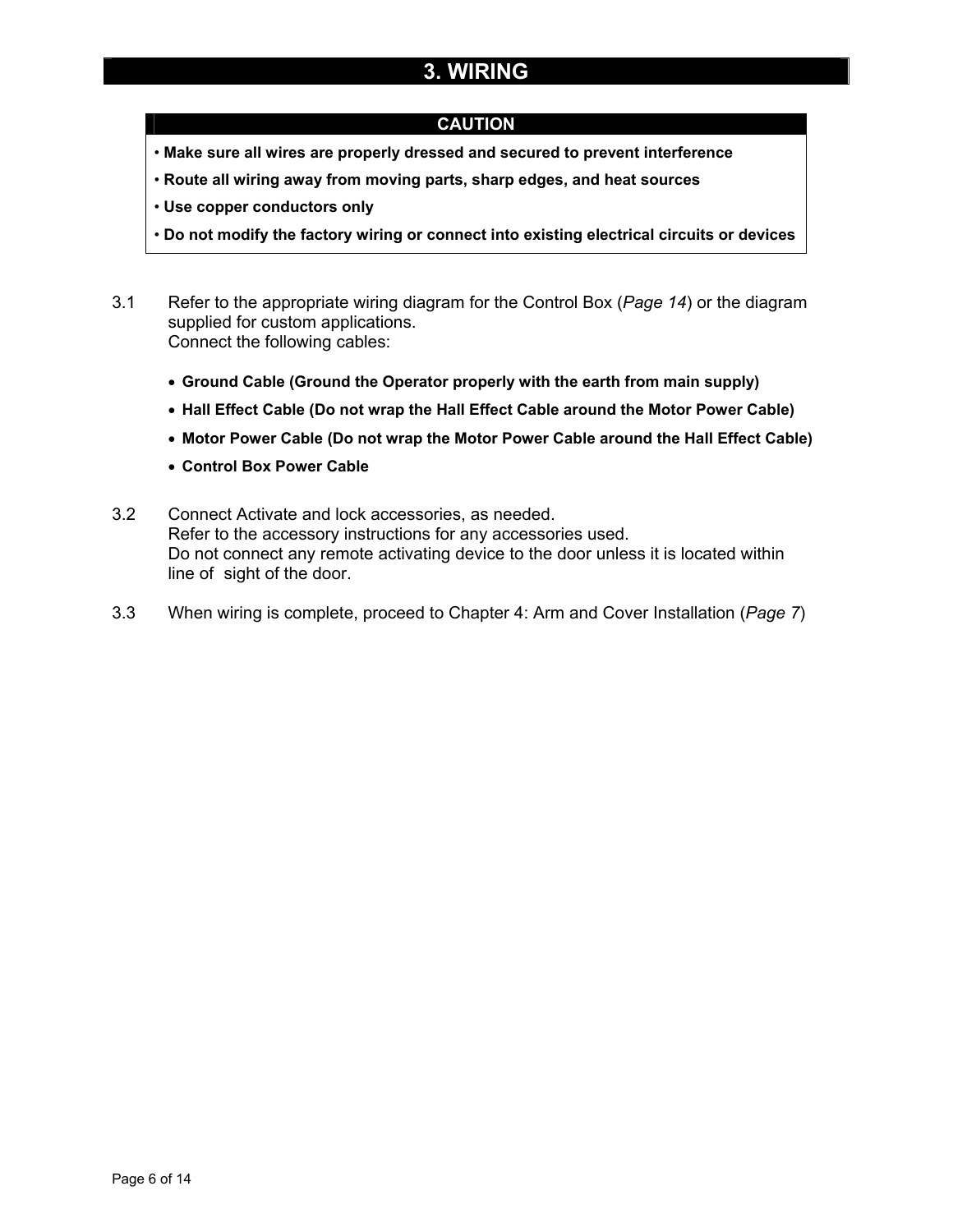## **4. ARM & COVER INSTALLATION**

#### **WARNING**

**Keep hands, clothing, wires, tools, etc., AWAY FROM Operator Motor when the Operator Motor is turned on** 

- 4.1 Make sure the Operator Powers is not connected.
- 4.2 Install a jumper across the control box Main Act and Main Act.
- 4.3 Connect power. The operator motor will activate and drive to the Full Open position.
- 4.4 Attach the arm to the operator spindle loosely with the 8mm socket head screw. For push systems, ensure that the adjusting boss is inserted correctly.



- 4.5 Attach the arm to the door.
- 4.5.1 For push systems, attach the push arm shoe to the door:

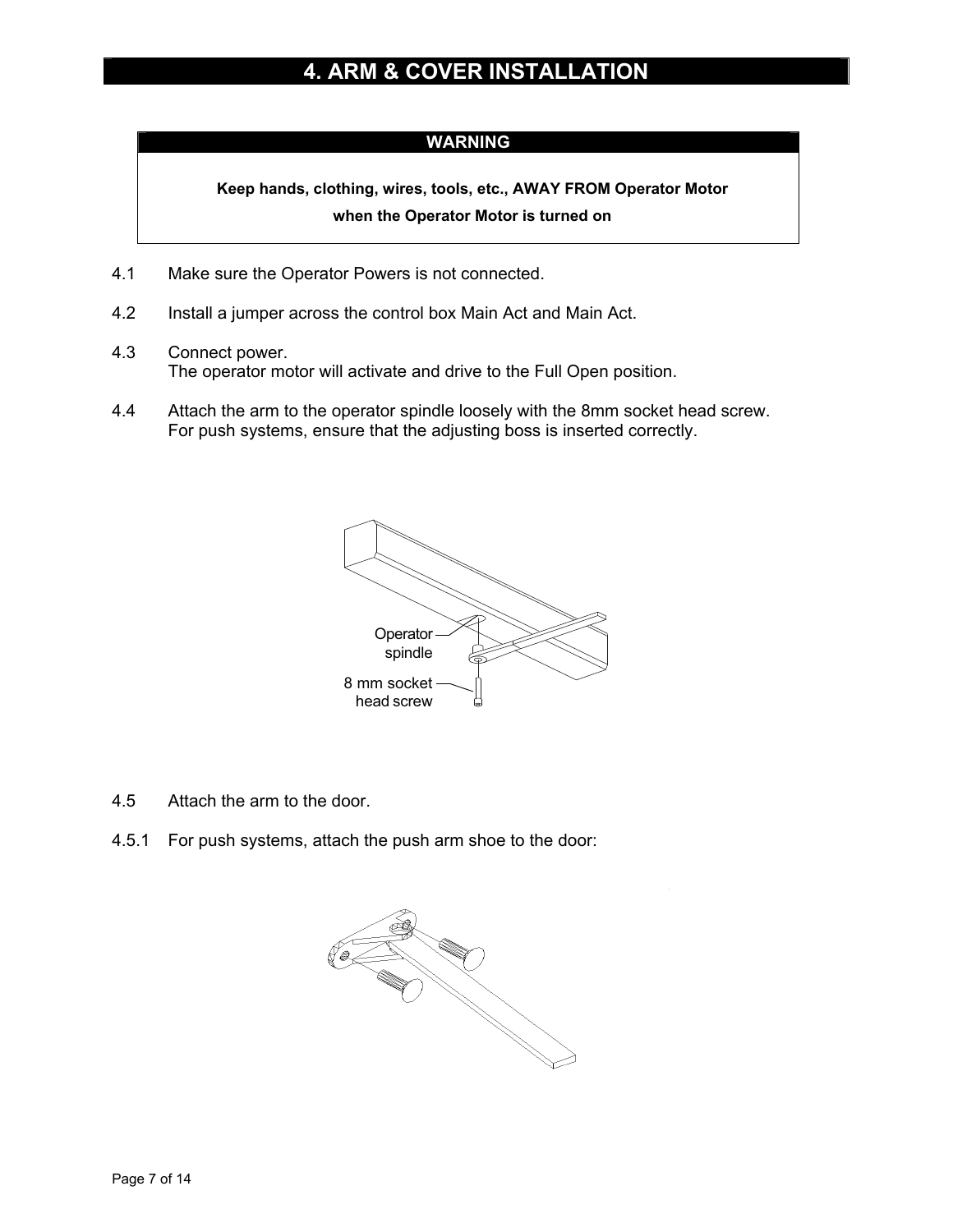## **4. ARM & COVER INSTALLATION (CNTD)**

4.5.2 For pull systems, slide the pull arm roller into the track, then insert a track cap on each end of the track and attach the track to the door:



- 4.6 Adjust arm:
- 4.6.1 For pull systems, remove the locking screw from the arm.
- 4.6.2 For push system, remove the locking screw from the arm.



4.6.3 Keep the door in the full open position and adjust the arm length as necessary to align the door at 90 degrees from closed.

 When the arm is adjusted to the correct length, tighten the 8mm socket head screw that secures the arm to the operator spindle.

Ensure this screw is secure, then tighten the arm locking screw.

- 4.7 Disconnect power. The door should close.
- 4.8 Remove the jumper from the control box Main Act and Main Act.
- 4.9 Test the operator. (See Chapter 5: Operational Check on *Page 9*)
- 4.10 Adjust the operator as required. (See Chapter 6: Operator Adjustment on *Page 10*)
- 4.11 Install the cover assembly onto the operator.
- 4.12 Release the operator for service. (See Chapter7: Release for Service on *Page 12*)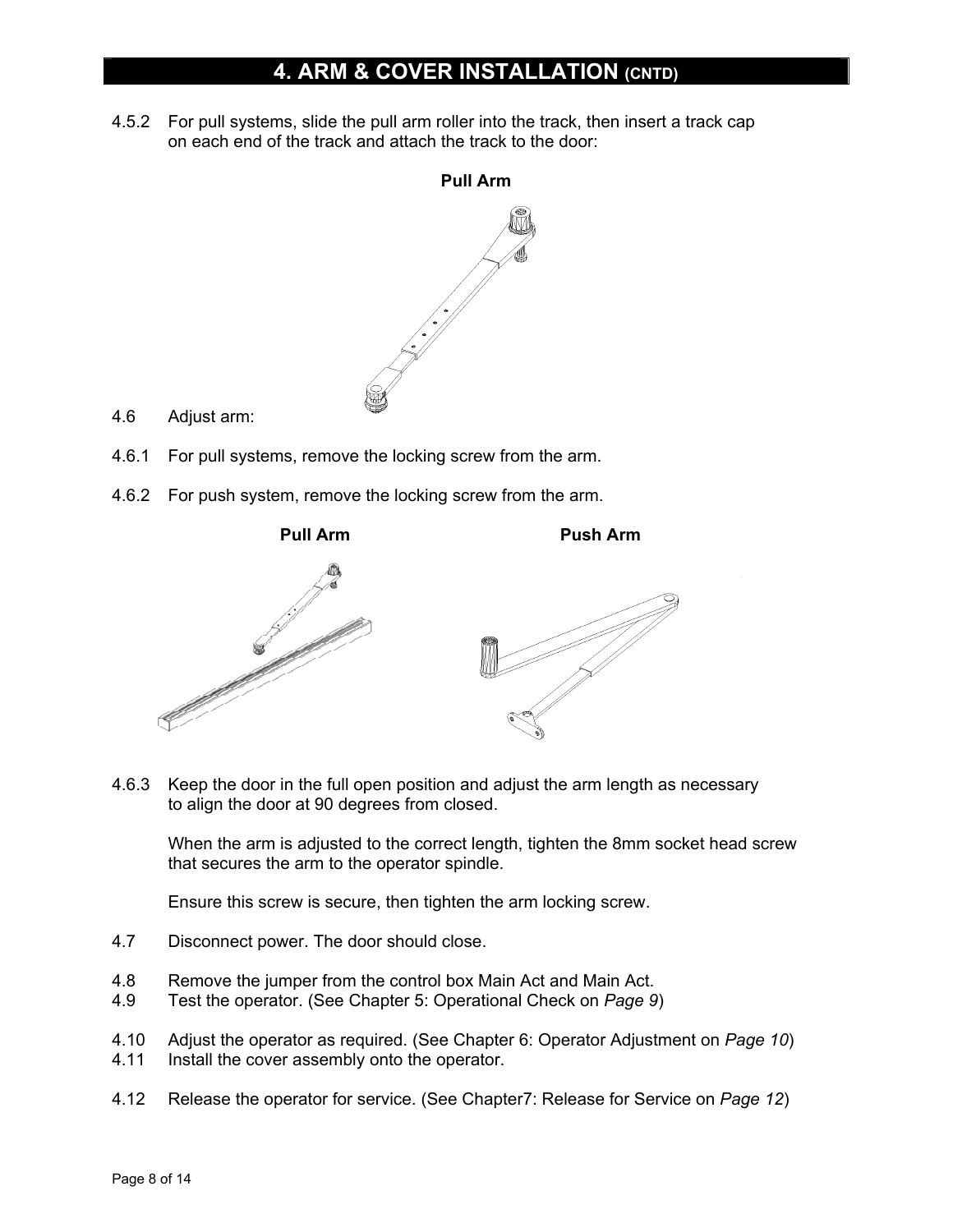## **5. OPERATIONAL CHECK**

5.1 Activate the operator using the activation device. The operator will perform one sizing cycle.

> **Sizing Cycle**: Occurs after power is turned on and a legitimate activation signal is received. During the sizing cycle, the door opens and closes one time.

- 5.2 If the Door does NOT OPEN AT ALL during the sizing cycle:
	- Check the door for binding.
	- If an electromechanical lock is being used, check that the lock disengages before the operator opens the door.
	- Check fuses, circuit breakers and connections.
	- Adjust the operator and check the door operation (See chapter 6: Operator Adjustment on *Page 10*)

| <b>Opening Speed</b>        | 75%     |
|-----------------------------|---------|
| <b>Back Check Speed</b>     | 75%     |
| <b>Hold Open Time Delay</b> | Minimum |
| <b>Latch Position</b>       | Maximum |
| <b>Closing Speed</b>        | 50%     |
| SW1 1,2,3,4                 | OFF     |

- 5.3 If the door does NOT OPEN FULLY during the sizing cycle:
	- Check the door for binding.
	- Increase the back check speed slightly and re-check the door operation. Repeat until door opens fully.
- 5.4 If the door SLAMS OPEN during the sizing cycle, decrease the back check speed slightly and re-check the door operation. Repeat until the door opens without slamming.
- 5.5 After the sizing cycle is completed and the door(s) are closed, apply a maintained activation signal. Check that the door remains open while the signal is applied.
- 5.7 When the door is operating properly, continue with Step 4.10 on *Page 8*.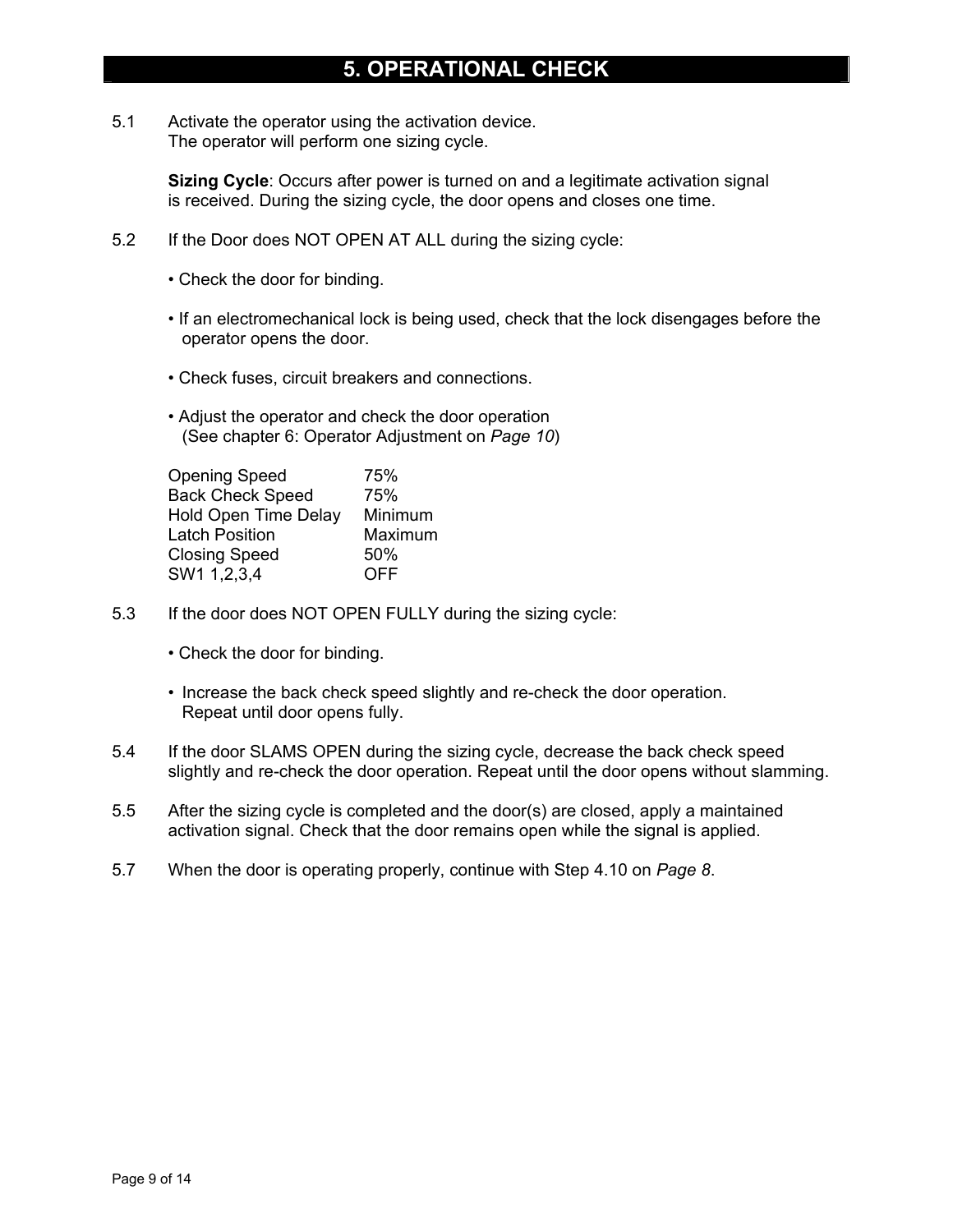### **6. OPERATOR ADJUSTMENT**

See table below and diagrams (*Page 11*) for operator feature adjustment.

After adjusting, cycle the door several times to check for proper operation. Then continue with Step 4.11 on *Page 8*.

#### **NOTE**

**Adjust Operator for the SLOWEST operation practical, in accordance with the latest revisions of the Americans with Disabilities Act (ADA); ANSI/BHMA A156.19 Standards for Power-Assisted and Low Energy Power-Operated Doors; and local codes.** 

**Opening Speed: 5 seconds or more Latch Location: 10 degrees or more** 

**Closing Speed: 3 seconds or more Latch Speed: 1.5 seconds or more** 

| <b>Features</b>                      | <b>Control</b>                       | <b>Description</b>                                                                                        | <b>Counter</b><br><b>Clockwise</b>                | <b>Clockwise</b>                                  |
|--------------------------------------|--------------------------------------|-----------------------------------------------------------------------------------------------------------|---------------------------------------------------|---------------------------------------------------|
| Opening<br><b>Speed</b>              | Opening<br><b>Speed</b>              | Controls opening speed of door                                                                            | <b>Slower</b>                                     | <b>Faster</b>                                     |
| <b>Back Check</b><br><b>Speed</b>    | <b>Back Check</b><br><b>Speed</b>    | Controls the speed of the door<br>near the full open position to<br>prevent door slamming                 | <b>Slower</b>                                     | <b>Faster</b>                                     |
| <b>Hold Open</b>                     | <b>Hold Open</b>                     | Controls the length of time the                                                                           | <b>Less Time</b>                                  | <b>More Time</b>                                  |
| <b>Time Delay</b>                    | <b>Time Delay</b>                    | door remains in the full open<br>position: 1 sec to 15 sec                                                | Down to<br>1 sec                                  | Up to<br>15 sec                                   |
| <b>Back Check</b><br><b>Position</b> | <b>Back Check</b><br><b>Position</b> | Door position where back check<br>speed engages                                                           | <b>Less</b><br><b>Pressure</b><br><b>Required</b> | <b>More</b><br><b>Pressure</b><br><b>Required</b> |
| Latch<br><b>Position</b>             | Latch<br><b>Position</b>             | Door position at which<br>deceleration towards full closed<br>begins in order to prevent door<br>slamming | <b>Less</b><br>Latch                              | <b>More Latch</b>                                 |
| <b>Closing</b><br><b>Speed</b>       | <b>Closing</b><br><b>Speed</b>       | <b>Controls closing speed of door</b>                                                                     | <b>Slower</b>                                     | <b>Faster</b>                                     |
| <b>Delayed</b><br><b>Activation</b>  | <b>DLY</b>                           | Delays opening of door for<br>strike applications (1 second<br>delay)                                     |                                                   |                                                   |
| <b>Push and</b><br>Go                | <b>PNG</b>                           | ON: Pushing the door open 5°<br>causes operator to open door<br>for remainder of open cycle               |                                                   |                                                   |
|                                      | SW4                                  | <b>Not used</b>                                                                                           |                                                   |                                                   |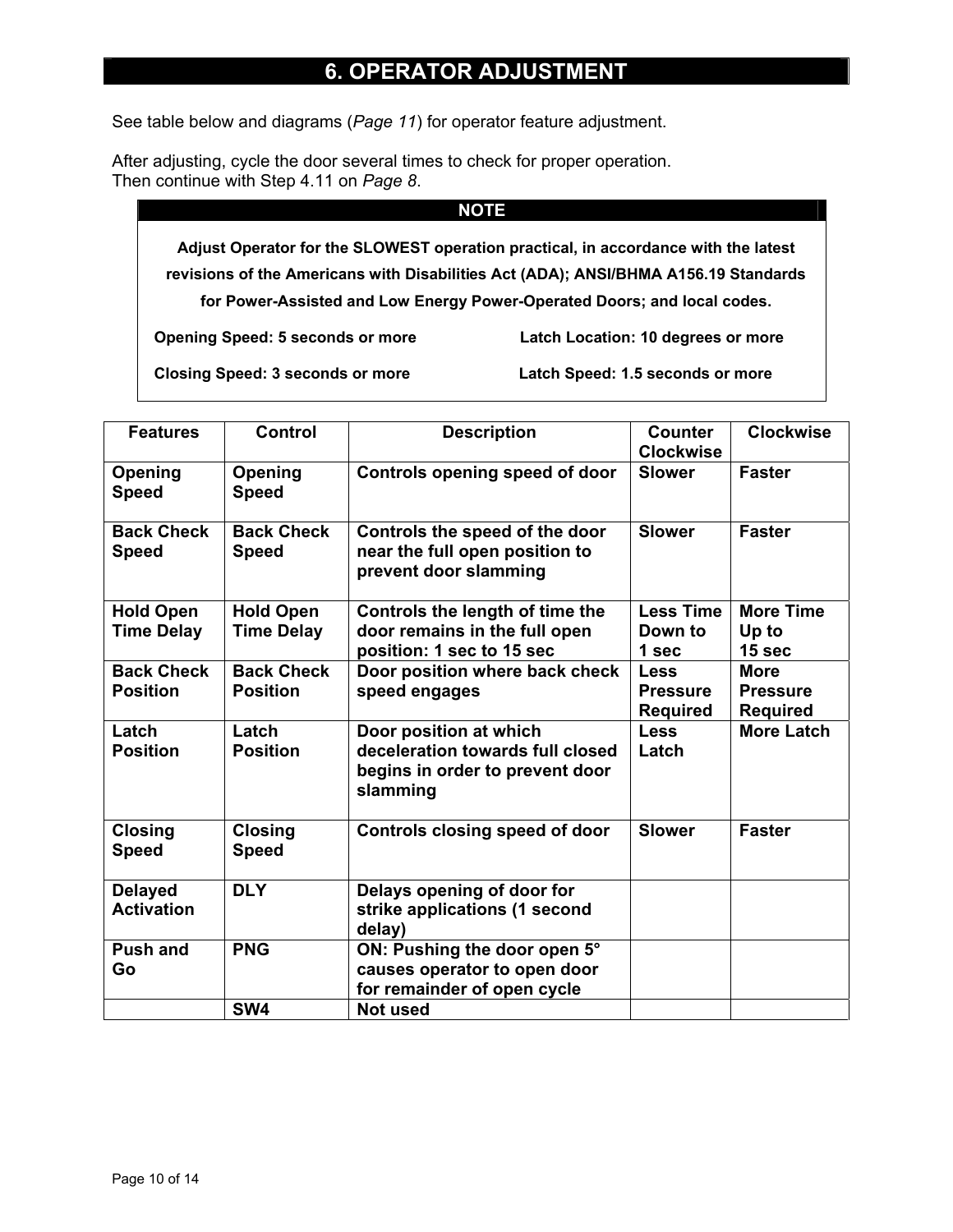## **6. OPERATOR ADJUSTMENT (CNTD)**



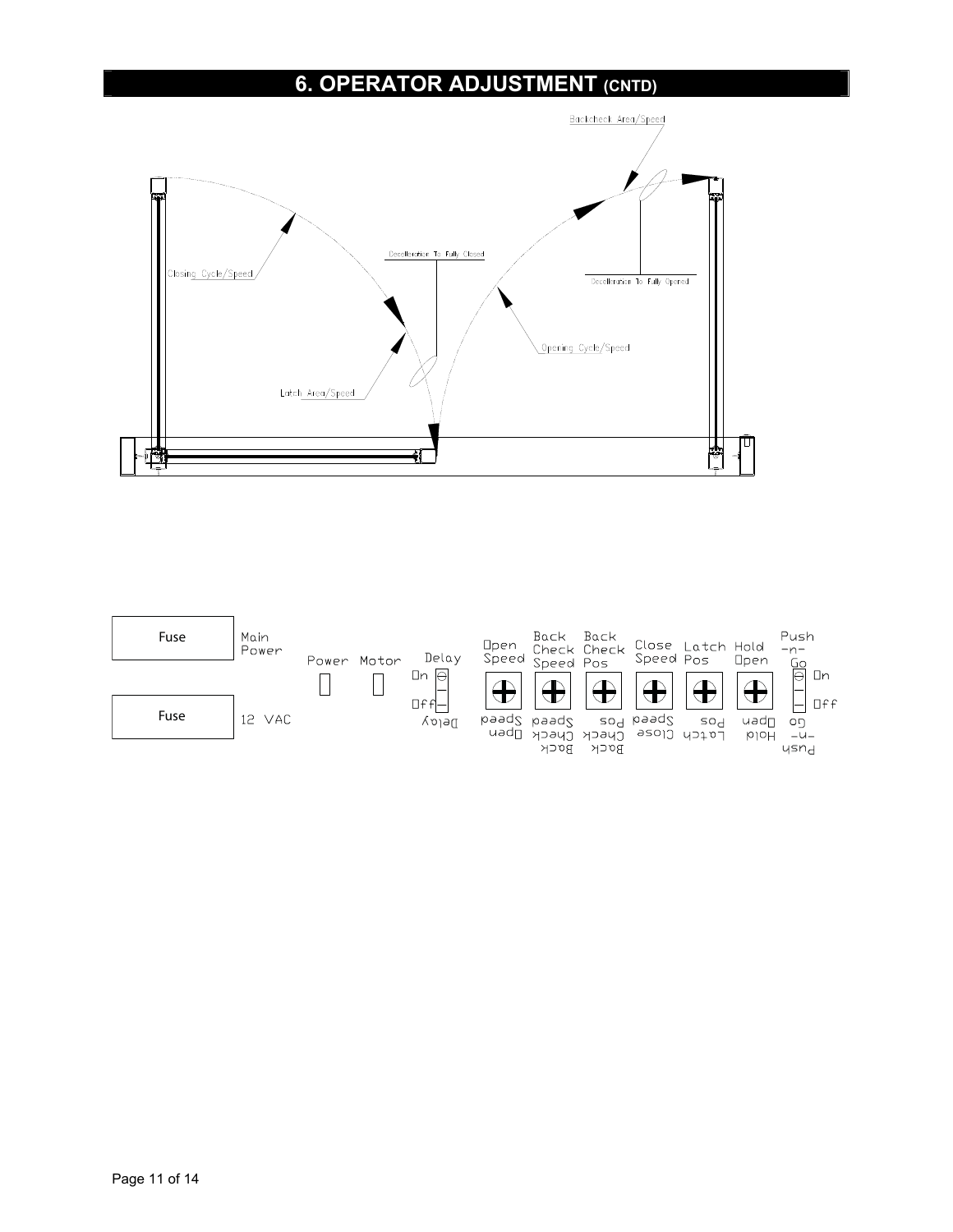## **7. RELEASE FOR SERVICE**

- 7.1 Remove all tools, installation equipment and debris from the vicinity of the door.
- 7.2 MANDATORY: Install all Safety, Traffic Control and Instruction Labels onto the door, as required.

Failure to do this will leave the INSTALLER LIABLE for any accidents that occur.

- 7.3 Give verbal instruction on how to properly operate the door to the owner or person in charge.
- 7.4 Give verbal instruction to the owner or person in charge on periodic inspection of the door for the following:
	- Occasional damage
	- Developing problems
	- Minor preventative maintenance
- 7.5 Provide the owner or person in charge with a contact name and phone number to call for future service and maintenance.

#### **IMPORTANT**

#### **Be sure to install all Safety, Traffic Control and Instruction Labels onto the door, as required**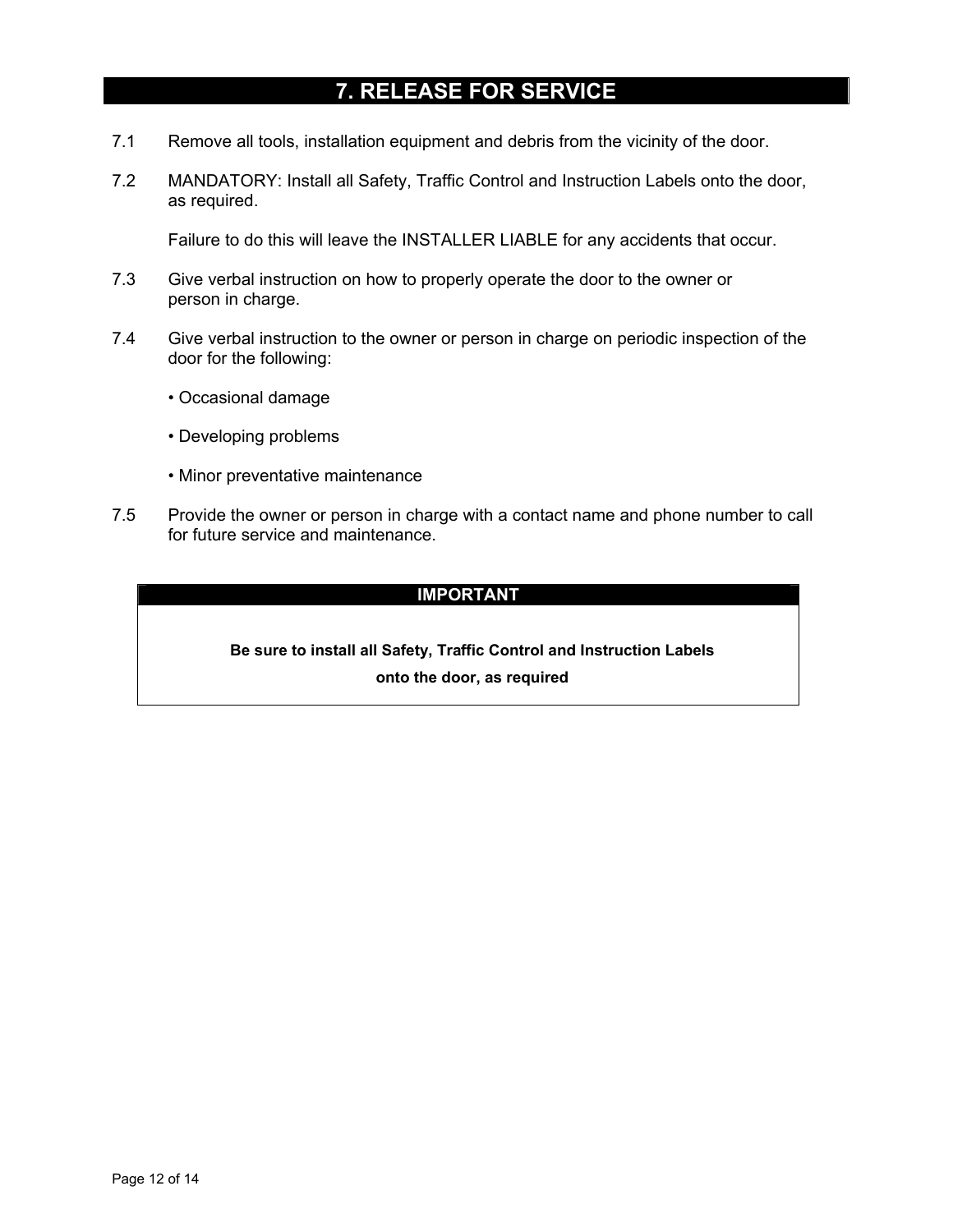#### 8.1 Operation:

#### 8.1.1 Sizing

From start-up (Sizing), the door will activate via:

• 1-Way Input (Main Act and Main Act).

 The first motion of the door will be towards the Door Open position. The speed during Sizing is automatic and cannot be set from a potentiometer.

The door drives to full open and the system sets the open counter to full open.

 The door closes at Closing Speed. The system sets the closed counter to Full Closed when the latch goes up at the Closed position.

 The system calculates all other parameters required for normal operation based on the two values of Full Open and Full Closed.

#### 8.1.2 Standard Operation

 Upon a legitimate activation signal, the door accelerates to opening speed while monitoring the current load on the drive output. If the current exceeds the specified level, the door will stop and close.

 The door travels at it's set speed (based on the potentiometer setting) until it reaches the Back Check position, where it will decelerate to the Back Check Speed.

 The door will stop at the Hold Open position and remain there until an activation or the Hold Open Timer is cleared.

 The door then closes at its Closing Speed (based on the potentiometer setting) up to the latched position.

 If the Closing Speed is decreased by driving the motor in the open direction (a fixed setting), power is added to allow the spring to continue closing the door to the Full Closed position.